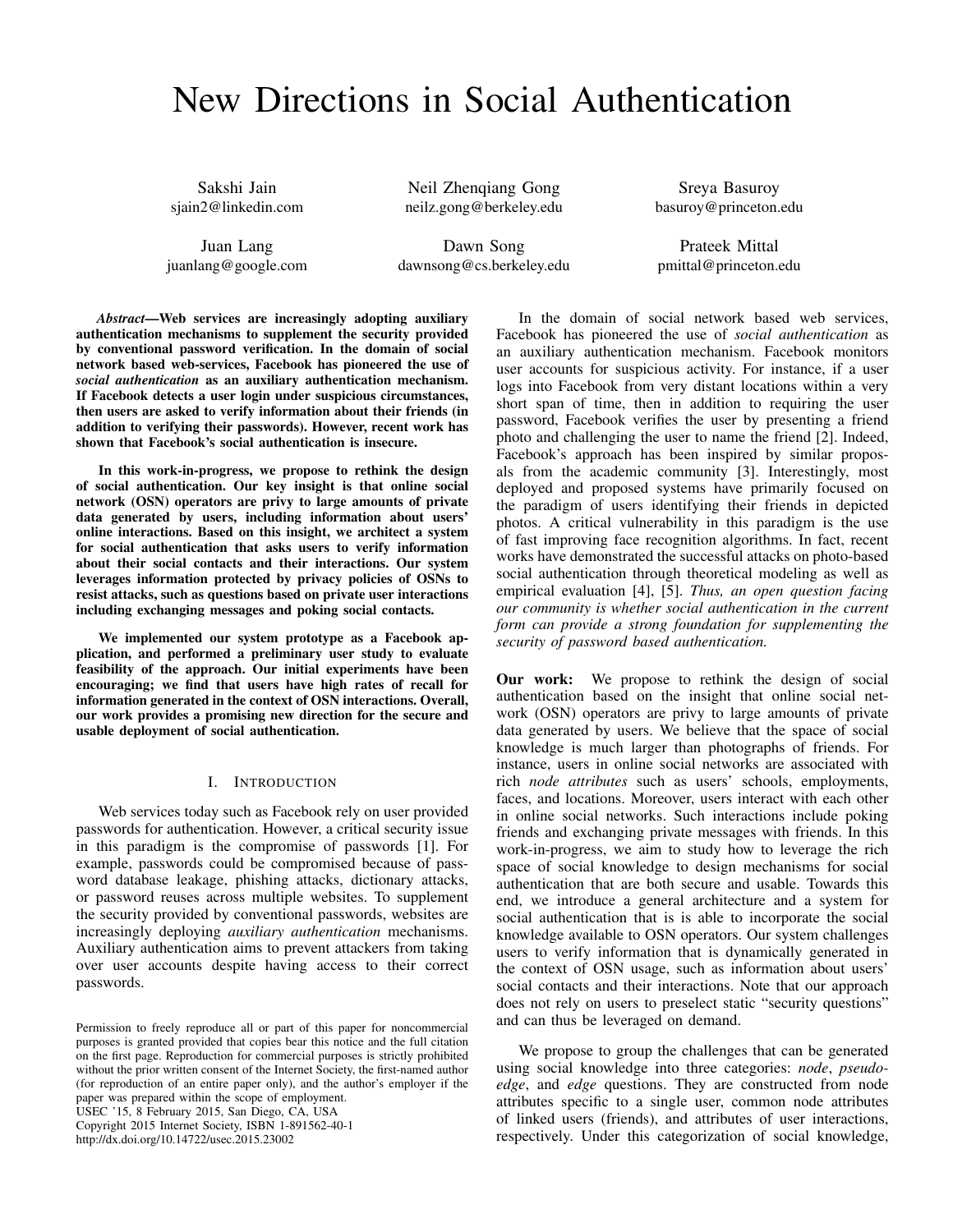Facebook's photo-based authentication mechanism is an example of a node question since faces are users' node attributes. Moreover, questions based on private user interactions such as exchanging private messages are examples of edge questions. To resist attacks against social authentication, our approach relies on privacy policies applicable on user data that are enforced by OSN operators.

One of the key challenges in generalizing the concept of social authentication is usability, *i.e.*, are users able to recall information that is organically and dynamically generated with their OSN usage? To study this question, we implemented a preliminary prototype of our architecture as a Facebook application. We performed a user study by recruiting 90 participants from Amazon Mechanical Turk to test our prototype. Our initial results have been encouraging; our study provides preliminary support to the idea that users have a non-trivial ability to recall information pertaining to their interactions on online social networks.

As a part of future work, we plan to (a) conduct a largerscale user study to further our understanding of the usability of social authentication, (b) develop theoretical models to quantify the security of the approach, and (c) engage with OSN operators to impact system design. Overall, our work opens up promising new directions for research in secure and usable social authentication mechanisms.

# II. MOTIVATION

Facebook designed and implemented an auxiliary authentication mechanism called *social authentication* [2] for its users using photos of friends posted on the social network. When Facebook detects suspicious activity on a user's account, e.g., if a user logged into Facebook from very distant locations within a small span of time, in addition to the user's password, it presents photo challenges to the user. In these photo challenges, Facebook shows 3 tagged photos of a friend with 6 options and the user has to select the correct friend name that corresponds to the tags in the photos shown. If the user accurately answers at least 5 out of 7 instances of photo challenges, he or she is allowed access to the website.

However, recent works [4], [5] have discussed various security issues with photo-based social authentication. For instance, Kim et al. [4] pointed out that photo-based social authentication is not secure against the user's friends who could also recognize the person in the photo. Polakis [5] designed an automated attack which exploits face recognition techniques, to demonstrate the feasibility of carrying out large-scale realworld attack against photo-based social authentication. As a defense, Polakis et al. [6] recently proposed to transform faces and show distorted faces in the photos. They showed that these distorted friend faces, while easy for a user to recognize, are robust against face recognition attacks and image comparison attacks where attackers collect publicly available photos to compare and identify the individuals in displayed photos. In conclusion, photo-based social authentication constantly finds itself in arms race with face recognition algorithms, which are fast improving. In this work, we ask the question, can we leverage information from a user's social network other than the photos?



Fig. 1: Proposed architecture for social authentication systems

Indeed, the space of social knowledge is much larger than just photos. For instance, users in OSNs usually create profiles which include diverse information types such as education, age, employment, and location. Moreover, OSNs offer various modes of interaction amongst users, for example, users could poke their friends and exchange private messages on Facebook, Twitter allows a user to follow another user, Google+ allows its users to create circles and categorize their connections, and LinkedIn allows users to write recommendations and endorse their social contacts for some skills. Can these social data be leveraged to design social authentication? How difficult or easy it is to generate challenges based on these data? How secure and usable would such systems be? Would it be more secure than photo-based social authentication? Would it have implications on users' privacy? Can we categorize the plethora of information available in social networks in some way in order to perform a security analysis of them?

We believe that photo-based social authentication is one aspect of knowledge based social authentication mechanisms and there lies a large space of social knowledge yet unexplored. In this work-in-progress work, we lay the basic framework of exploring the use of other social knowledge and take the first step towards answering some of the questions asked.

#### III. ARCHITECTURE OF SOCIAL AUTHENTICATIONS

We denote an OSN as a graph  $G = (V, E)$ , where each node corresponds to a user registered on that OSN and an edge corresponds to two users being *friends* on the social network. OSNs store various types of personal information about users themselves as well as their activities on the website. We divide these information types into two categories, i.e., *node attributes* and *edge attributes*. Node attributes correspond to details specific to each user independent of their interaction with others. Some common node attributes across social networks include user's name, photo, education, and location. Edge attributes on the other hand include data corresponding to interactions among various users. The schema of this information type largely depends on the various platforms provided by the social network for user engagement. Some examples of such data include messages exchanged between users, pokes by friends, and posts written on a friend's wall.

Architecture Overview: A social authentication system comprises of challenges or questions posed to the user. We propose a schematic architecture for a social authentication system as follows. The system iterates over  $k$  trials to authenticate a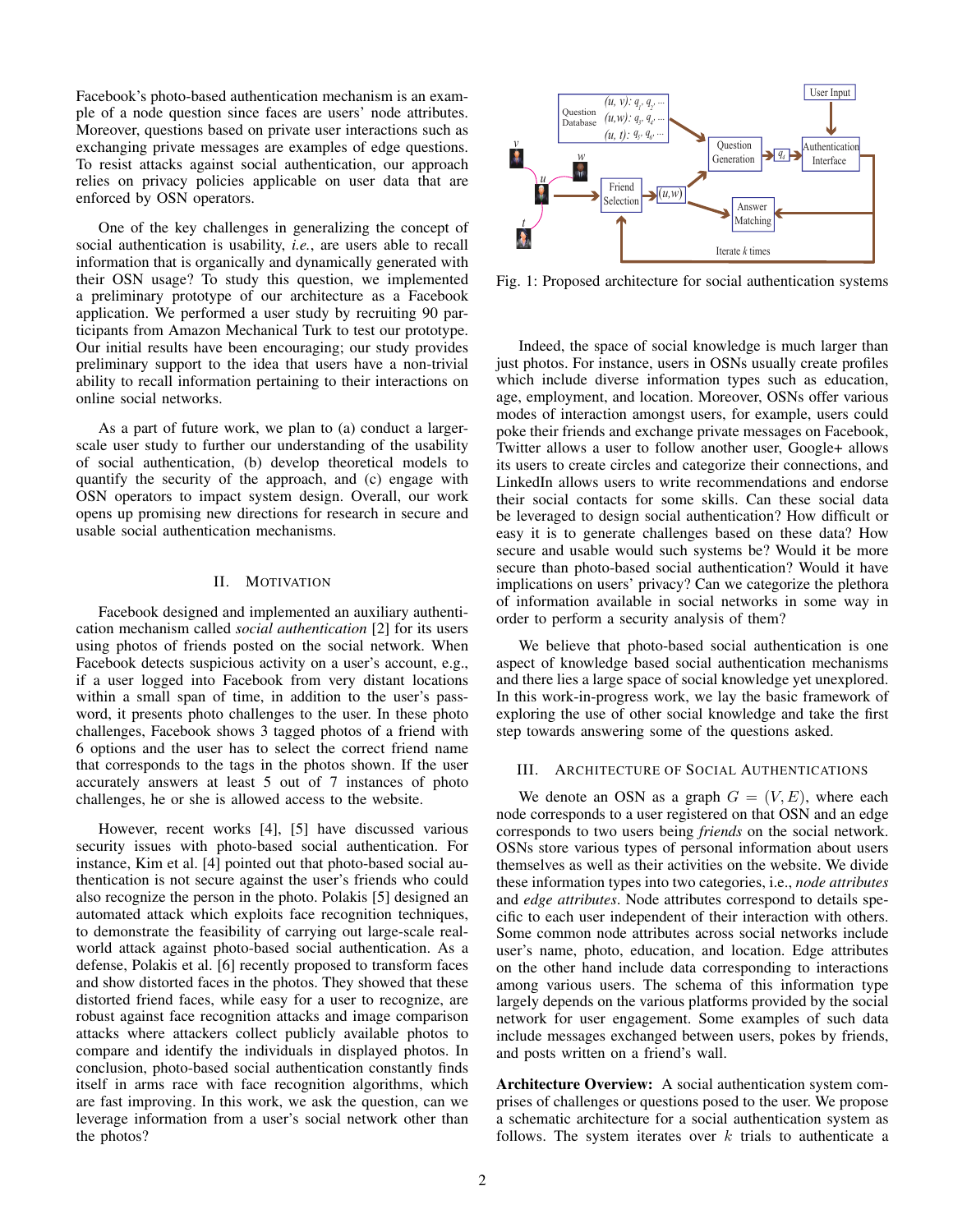user  $u$ . In each trial, a question is selected from the question database and is displayed to the user via an *authentication interface*. All questions follow a common schema, where the user is provided information about an attribute, node or edge, and is asked to identify the associated friend. The user  $u$  inputs his/her answer (i.e., name of a friend) to the question; and the *answer matching* module checks if the user provided answer can be matched to the correct friend.

Question Database: The questions in the database are generated using the node and edge attributes available for the specific social network. We divide the set of questions into three main categories.

*Node questions:* Questions where the user is provided data about some node attribute of a friend and is asked to recognize the corresponding friend. For instance, "Name your friend in the displayed photos" or "Name a friend who is currently studying at UC Berkeley".

*Pseudo-edge questions:* Questions where the user is provided information about some node attribute which is common between the user and a friend. The user is then asked to recognize the friend. For instance, "Who went to the same school with you?" is a pseudo-edge question because it involves the school (node attribute) common to the user and his/her friend.

*Edge questions:* Questions where the user is provided information about some interaction with a friend and the user is asked to recognize the friend. For instance, "Name a friend you recently exchanged a message with" is an edge question.

Facebook's face-recognition challenges fall under node questions category since faces are node attributes.

Authentication Interface & Answer Matching: The authentication interface displays the challenges and receives the user's inputs. There could be multiple ways of obtaining answers from the user, each providing varied usability and security trade-offs. For example, one way is to show  $n$  options of friend names as radio buttons and the user chooses the correct one amongst them. Facebook's current photo-based social authentication system receives the answers in this way, where  $n = 6$ . Another way is to ask the user to type in the name of the correct friend by providing just the photos of both correct and incorrect friends as options. The user in this case needs to recognize the correct friend from the photos and write the selected friend's name in the textbox. The name entered by the user in this case can be matched to the correct one using fuzzy matching, to account for spelling mistakes for improved usability. One can also imagine providing a dropdown menu of friends' names to select from, with or without providing any photo options. Each of the above techniques have their pros and cons when evaluated against security and usability metrics. We suspect that the first method is very usable since it allows the user to click on an option, however, the security of such method is lower bounded by  $\frac{1}{n}$ . Although we compromise on usability for the second method, its security is strictly better than providing radio buttons, since the attacker would have to recognize the correct friend and type in the name. Quantitatively evaluating the security is however quite tricky in this case.

Model Selection and Evaluation: Given the proposed general model for a social authentication system, there are multiple

# **Message Test**

One of the following five pictures is of a friend with whom you exchanged a message with recently. Type in the complete name of that friend (Please wait for the images to load)



Fig. 2: Example of an edge question from our prototype for Facebook.

parameters that need analysis. For example, how difficult is it to come up with the question database for a particular social network? Is such a model feasible? Would users remember answers to such questions? How should the answer choices look like? Do any particular category of questions provide better security or usability to users? In order to answer some of these questions and to test the feasibility of such a system, we build a prototype authentication interface for Facebook and perform a user study to perform preliminary analysis of the proposed system. We particularly chose Facebook as our platform since it is the most popular online social network (OSN) with more than 1 billion users worldwide [7]. Also Facebook provides an API to build apps using information from a user's social graph.

In the following two sections, we detail our analysis of the feasibility and usability of the proposed system. We also briefly discuss the security implications of the various types of questions in Section V.

# IV. USER STUDY DESIGN

## *A. Preliminary Study*

We designed a user study to understand the usability of our new proposed model, to measure how well users perform when posed with questions about their social network and to help design a more extensive authentication mechanism model. To this effect, we recruited 90 participants to take a survey and performed a quantitative study based on the observations.

*1) Methodology:* We invited participants via Amazon Mechanical Turk to take a survey about their Facebook account. Any participant above 18 years of age owning a Facebook account was allowed to take the survey. Each participant is directed to a Facebook application URL and asked to login with his Facebook credentials. Once logged in, Facebook takes the participant to our application, called 'Soc-auth'. Soc-auth requests the following permissions to the user before proceeding: {user-groups, user-photos, friends-about-me, friends-education-history, friends-photos, read-mailbox}. Once the participant provides the required permissions, Soc-auth poses the participant with 4 different questions followed by a survey about basic personal information and a feedback form. For each question, client-side Javascript queries Facebook for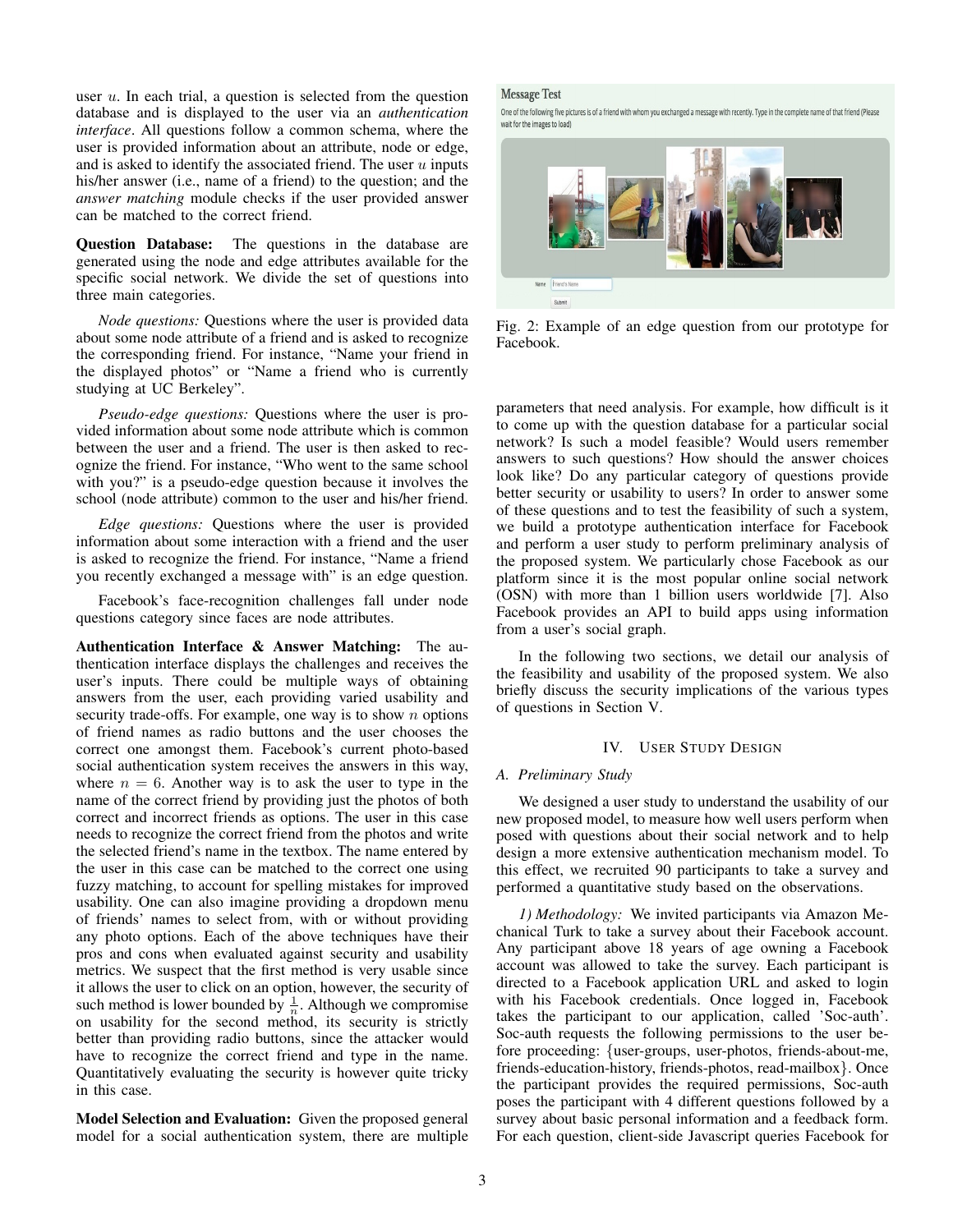| TABLE I: Questions used in the Facebook prototype for user study and their corresponding categories |  |  |  |  |
|-----------------------------------------------------------------------------------------------------|--|--|--|--|
|-----------------------------------------------------------------------------------------------------|--|--|--|--|

| <b>Ouestion</b> schemas | Description                                                                                                                              |             |  |  |
|-------------------------|------------------------------------------------------------------------------------------------------------------------------------------|-------------|--|--|
| $Q_1$                   | Type in the complete name of the person with a square box<br>around his/her face in the following picture                                | Node        |  |  |
| $Q_2$                   | Given the following 5 Facebook friends as options,<br>type the complete name of the friend you went to same school with                  | Pseudo-edge |  |  |
| $Q_3$                   | Given the following 5 Facebook friends as options,<br>type the complete name of the friend who poked you on Facebook                     | Edge        |  |  |
| $Q_4$                   | Given the following 5 Facebook friends as options,<br>type the complete name of the friend with whom you exchanged a message on Facebook | Edge        |  |  |

appropriate user information and checks the correctness of the answer provided by the user. We chose to implement all the logic at the client side to protect the confidentiality of user information since the above mentioned permissions provide the app access to sensitive data including inbox. To protect the privacy of the user, we only store whether the user answered a question correctly. Each participant was compensated with \$5 paid via Amazon Mechanical Turk. We recruited 90 participants in total from Amazon Mechanical Turk over a course of 7 days. These participants had a wide range of ages (18 - 45+). 42% of the participants fell in the (18-24) bracket, 39% in the (25-34) bracket, and the remaining 18 % were above 35. We also saw a wide range of educational background. About 19% had or are pursuing high school degrees, 57% had or are pursuing bachelor degrees, and 24% had or are pursuing advanced degrees.

Our goal of this experiment is to understand the feasibility of a model which uses the user's social network to generate authentication questions. To this effect, we chose 4 different questions to ask each user. Questions were selected based on most popular sources of activity on Facebook and security of the question. We first inspected the Facebook Graph API<sup>1</sup> which is a tool provided by Facebook to represent the nodes and edges of its social graph. By analyzing a node or user, we determined the most common interactions or edges they share with other nodes and designed the questions to ask about these attributes. Furthermore, according to a survey about people's Facebook activity conducted by the Pew Research Center [8], the top 3 most frequent activity are commenting, liking, and exchanging messages. While users may post statuses or comment on friends' posts frequently, this behavior is easily viewable by both known and unknown attackers and does not constitute a secure question. Hence, we ask questions about the next most frequent set of activities that are not public, such as private messages and pokes exchanged.

The questions and their corresponding categories are shown in Table I. Question  $Q_1$  presents a user with a photo from his album and asks the user to type in the name of the tagged person. This is a node question since answering this question correctly would require the user to recognize a friend's face (a node attribute) correctly. Question  $Q_2$  presents a user with profile photo of five of his friends and asks the user to type in the name of the friend with whom he went to the same school. This is a pseudo edge question since the question requires the knowledge about the node attributes (i.e., school) of both the user and the correct friend. Questions  $Q_3$  and  $Q_4$  are edge questions, each of which presents a user with five options and

| reliability of the four question schemas shown in Table I. |  |  |                                                                                                                                                                                                                                                                                                                     |  |  |  |  |
|------------------------------------------------------------|--|--|---------------------------------------------------------------------------------------------------------------------------------------------------------------------------------------------------------------------------------------------------------------------------------------------------------------------|--|--|--|--|
|                                                            |  |  | $\frac{1}{2}$ $\frac{1}{2}$ $\frac{1}{2}$ $\frac{1}{2}$ $\frac{1}{2}$ $\frac{1}{2}$ $\frac{1}{2}$ $\frac{1}{2}$ $\frac{1}{2}$ $\frac{1}{2}$ $\frac{1}{2}$ $\frac{1}{2}$ $\frac{1}{2}$ $\frac{1}{2}$ $\frac{1}{2}$ $\frac{1}{2}$ $\frac{1}{2}$ $\frac{1}{2}$ $\frac{1}{2}$ $\frac{1}{2}$ $\frac{1}{2}$ $\frac{1}{2}$ |  |  |  |  |

|       | Applicability | Reliability    |
|-------|---------------|----------------|
| $Q_1$ | $77\% + 8\%$  | $28\% \pm 9\%$ |
| $Q_2$ | $51\% + 10\%$ | 54%±10%        |
| $Q_3$ | 48%±10%       | $71\% + 9\%$   |
| $Q_4$ | $98\% + 2\%$  | $66\% + 10\%$  |

TABLE II: 95% confidence intervals of applicability and

asks the user to type in the correct name. Specifically,  $Q_3$ asks the user to choose the friend who *poked* him recently on Facebook and  $Q_4$  asks who recently exchanged a message with the user on Facebook. Questions  $Q_3$  and  $Q_4$  are asked only when the user has at least one friend who poked/ messaged him in last one year. This design choice is made to ensure that the interaction is recent enough for the user to remember the friend. Figure 2 shows an example of  $Q_4$ .

To generate options for each question, we randomly choose one correct option and 4 incorrect options. Note that the user is not just asked to select the correct friend but to type in the name of the friend in a text box, thereby increasing security. To match the answer provided by the user with the correct friend's name displayed on Facebook, we adopt Damerau-Levenstein edit distance for fuzzy matching. The input answer is considered correct if the edit distance is no more than 12%, which roughly means that we tolerate one out of 8 characters to be removed or replaced or added.

*2) Findings:* In order to capture the feasibility of our model, we evaluate it using two metrics, *applicability* and *reliability*. Notice that some or all the four questions might be inapplicable to some users. For instance,  $Q_3$  is inapplicable to a user who has not been poked by any friend and  $Q_2$  is not applicable to a user who has not mentioned his school on Facebook. To quantify this, we define *applicability* of each question  $Q_i$  as the fraction of users to which  $Q_i$  was applicable. In order to measure how easy it is for a user to answer the questions, we define *reliability* of each question  $Q_i$ as the fraction of users for whom this question was applicable and who correctly answered the question. We use well known Wilson method to compute 95% confidence interval for both applicability and reliability of the four questions.

Table II shows the 95% confidence intervals of applicability and reliability of the four questions obtained from our user study of 90 participants. We find that the variation in the applicability of the questions we chose is quite large. Only about 51% of the participants had a page associated with their school on Facebook. While about 52% had not been poked

<sup>1</sup>https://developers.facebook.com/docs/graph-api/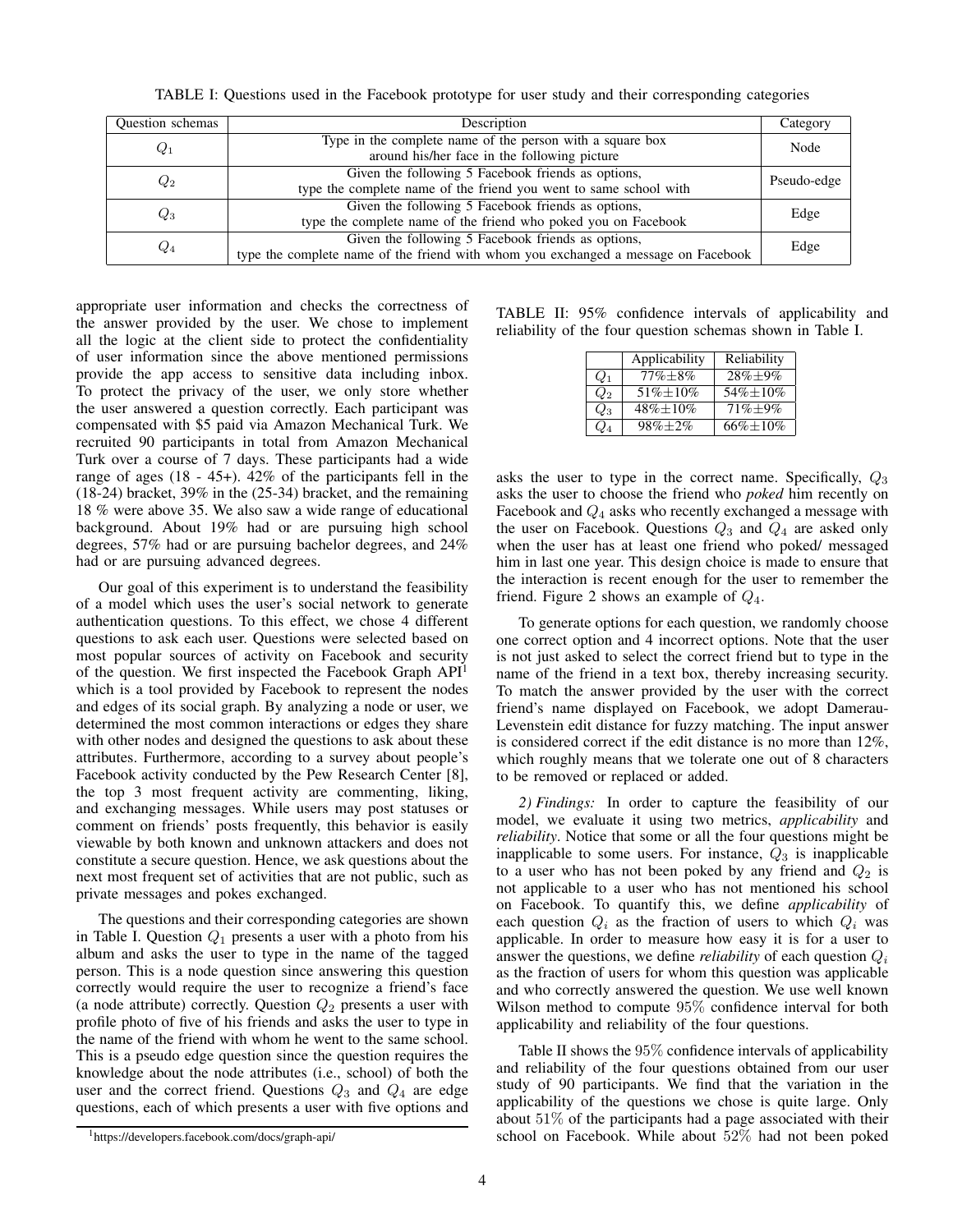in last one year, around 98% had exchanged a message with a friend during the time span of a year. The photo question has a 77% of applicability, since the photos selected were chosen from the user's albums, instead of any and all images of the individual. While a friend may have many images on Facebook, not all will have albums.

Similarly large variation is seen in the reliability of our four questions. We find that the users were able to correctly answer the two edge questions more easily than the node question, which fared quite low on reliability ( $\sim$  28%). We believe that this gap is because an interaction with a friend in the form of a message or a poke would make it more likely that the friend is a close friend implying it would be easier for the user to remember his/her name. On the other hand, a user might not be familiar with friends or acquaintances (but friends on Facebook) tagged in some photos, $2^{\degree}$  resulting in low reliability of  $Q_1$ . Note that from these observations, we cannot firmly deduce that edge questions are more reliable than node or pseudo-edge questions since we have used specific examples for each category of question. It is possible that some instances of node questions perform better than a poorly chosen instance of edge question. However, since there is no universal set of edge, node, and pseudo-node questions, this is difficult to evaluate at this point.

# *B. Next Steps*

Based on the observations from the first study, we are designing a more extensive and larger scale study to quantitatively evaluate the benefits of the proposed model as a part of future work. Since the previous study only asked 1 node, 1 pseudo-edge, and 2 edge questions, the results are limited to the specific question asked within each category. Instead, we plan to design and analyze a broader set of questions per category. Examples of node questions other than faceidentification could include asking the user to identify a friend from his hometown, college, employer, or Facebook groups that he is a member of. The pseudo-edge category can be expanded to questions like "Name a friend who attended the same high school or college as you.", or "Name a friend who is going to a given Facebook event with you." Similarly, the edge questions can be expanded to more than exchanging pokes and messages. For example, users can be asked to identify a friend who sent them a friend request or tagged them in a photo recently. Each question may have a different memory recall time and applicability based on the user's engagement of Facebook; it would be interesting to examine whether one particular type of questions are more usable.

Furthermore, we want to quantify the usability and security of the existing face-based authentication model used by Facebook and compare with our model. The photo test question in the previous study was similar to the one used by Facebook, except for the number of images of the friend displayed in the question and the answering matching mode. Thus to create a more direct comparison, we plan to design a separate question to simulate the photo-based challenge as shown by Facebook. Finally, we'd like to evaluate the ease of use of various answering methodologies while maintaining their security properties. We plan to compare the radio button option, vanilla text box with no options, and text box with photos of friends without their names shown as options. Moreover, we plan to construct a formal security model to quantify the security of different categories of questions and different answering matching modes, and compare them quantitatively.

# V. DISCUSSION

In this section, we briefly discuss the security and privacy implications of the proposed model.

Security: Online social networks often provide users with fine-grained privacy settings. We assume a user  $u$  sets his/her node attributes (e.g., users' faces, schools, and employers) to be accessible to at least his/her friends. The incentives for users to do so could be to let their friends know who they are. In fact, Dey et al. [9] showed that 47% of Facebook users leave their such node attributes publicly accessible by default. However, we consider edge attributes (e.g., pokes and private messages exchanged between two users) of an edge  $(u, f)$  are set to be accessible only to user  $u$  and the linked friend  $f$ . Indeed, such edge attributes in Facebook are only accessible to the two involved users.

Under this privacy setting, the set of users who can access the attributes that are core to the three types of questions (i.e., node, pseudo-edge, and edge questions) are different. Specifically, let  $u$  be the user and  $f$  be the selected friend about whom a question  $q$  is being asked. If  $q$  is a node question, the node attribute used in  $q$  is at least accessible to all the friends of f and f. If on the other hand  $q$  is a pseudo-edge question, the common node attribute involved in  $q$  is only accessible to the common friends of  $u$  and  $f$  if they set their node attributes to be only visible to their friends in their privacy settings. Lastly, if  $q$  is an edge question, the corresponding edge attribute is accessible only to  $u$  and  $f$ . The different privacy setting for node and edge attributes is the fundamental reason why the three types of questions manifest different levels of security.

We will take the Sybil attack [10] as an example to further illustrate the security levels. In an Sybil attack, the attacker creates fake accounts on the social network and tries to befriend the victim and its friends to get access to their information. If the authentication challenge is a node question like the Facebook's photo based challenge, the attacker has all the necessary information to solve the challenge once he has connected himself to the victim's friends on the social graph. If the authentication challenge is a pseudo-edge question, the attacker needs to befriend the victim's friends and the victim, which succeeds with a lower probability. Edge questions are robust to this kind of Sybil attack because interactions are private to the victim and the friend involved.

We believe edge questions can be significantly more promising in providing security and worth exploring in the new versions of social authentication services. Theoretical modeling of the three types of questions and performing security experiments on publicly available social graphs is left for future work.

Privacy implications: Social authentication mechanisms might also raise concerns around leakage of private user information. For each of the three types of questions, some information about the node or edge attributes is revealed to be

<sup>2</sup>These tags could be provided by other users.